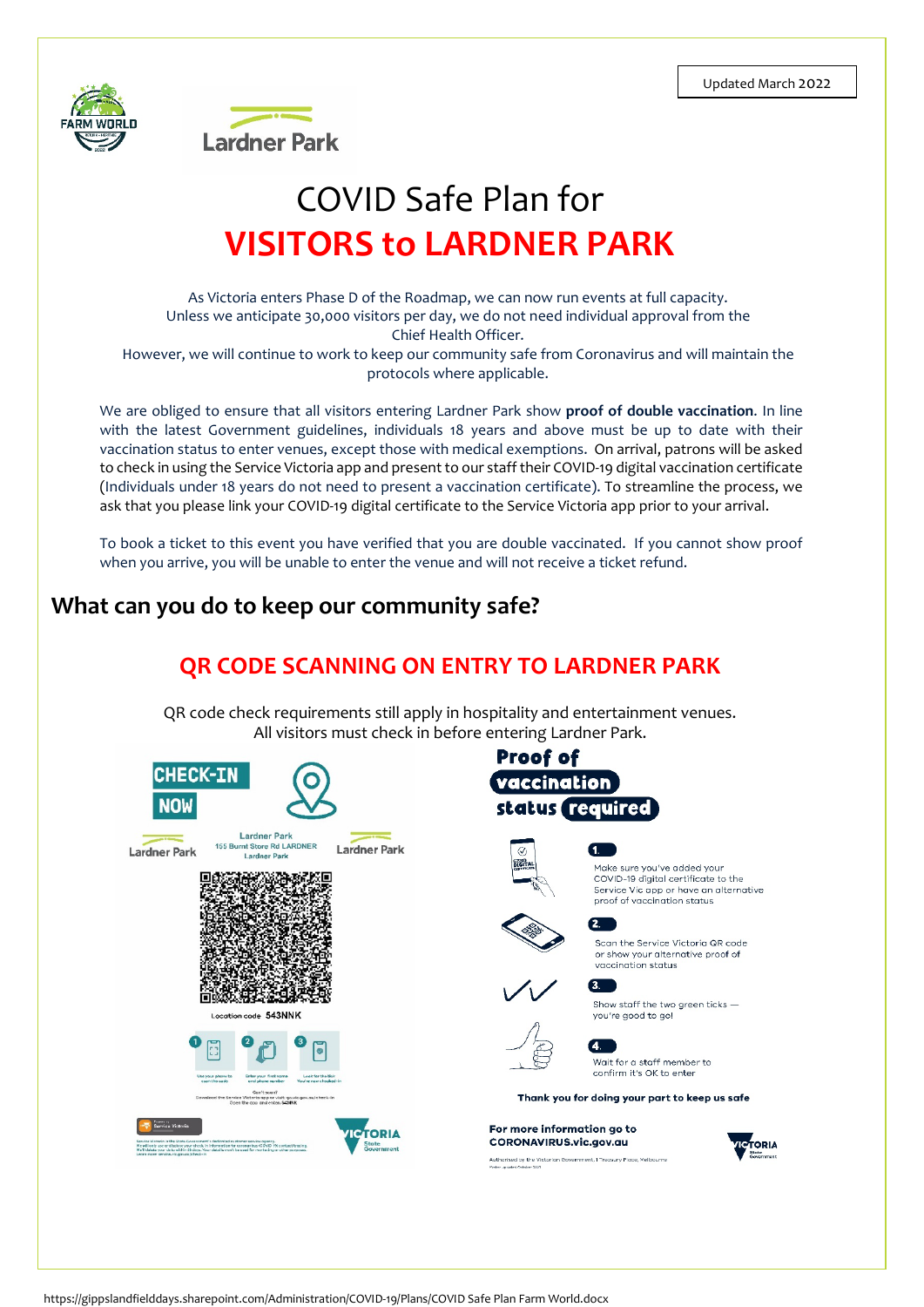

 into a tissue or elbow

# **What are we doing to keep the community Safe?**

## **Health, Sanitisation and Cleaning**

- Entry screening points will be located at Lardner Park entry points including hand sanitiser prior to entry for all visitors and contractors.
- Frequency of routine cleaning increased with high frequency touch points a priority.
- Escalation flow chart to respond appropriately to anyone who presents with symptomsof coronavirus (COVID-19)

## **Contactless Entry & Contactless Payments**

- Cashless transactions for purchases.
- No or limited ATM cash facilities.
- Contactless ticketing and entry to an event.

## **Catering**

- Food and beverage spaces have measures to minimise contact including face masks worn by hospitality workers.
- Individually wrapped take away; Physically distanced seating, Hand sanitization, Signage;Increased cleaning measures; Wearing of gloves by catering staff & their employees.

## **More Information**

We can all stay in touch with the latest advice and measures in place in Victoria to help slow the spread of COVID-19 by visiting these websites.

- Victorian Government Updates <https://www.dhhs.vic.gov.au/coronavirus>
- Australian Government Department of Health <https://www.health.gov.au/>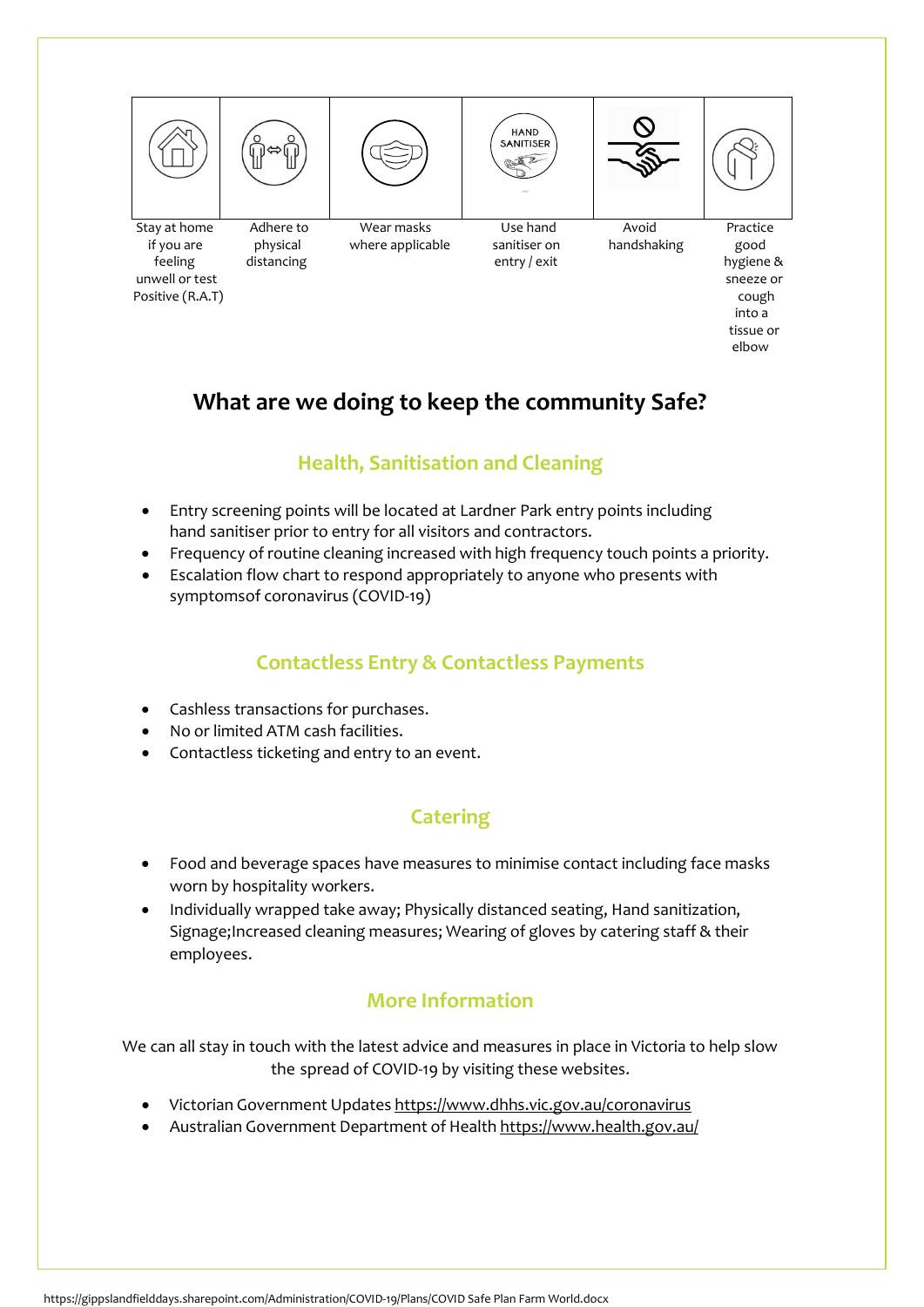## **CONTACT SCREENING**

#### **Household or household-like contacts**

- You have spent more than four hours with someone who has COVID-19 inside a house, accommodation or care facility.
- You must quarantine for 7 days.
- You must get tested on Day 1 of quarantine (or as soon as possible) and get tested again on Day 6 of quarantine - with a rapid antigen test, or a PCR test if you can't access a rapid antigen test.
- If you test positive on a rapid antigen test, you must report your result. Visit Reporting your result [Coronavirus Victoria](https://www.coronavirus.vic.gov.au/report)
- for more information.
- Household or household-like contacts are also referred to as *close contacts.*

#### **All other contacts**

- Someone who has COVID-19 has informed you that you are their social contact, or a workplace or education facility has informed you that you are a workplace or education contact.
	- o Staff and students at schools whether or not they are contacts are strongly recommended to use rapid antigen tests twice a week during school weeks (five times a week in specialist schools) as part of the **Back to school plan** | Victorian Government (coronavirus.vic.gov.au) plan.
- If you have symptoms, you must use a rapid antigen test, or get a PCR test if you can't access a rapid antigen test.
- If you don't have symptoms, you are recommended to use a daily rapid antigen test for 5 days.
- If you test positive on a rapid antigen test, you must report your result. Visit [Reporting your result](https://www.coronavirus.vic.gov.au/report) page for more information.
- If you don't have symptoms and cannot access a rapid antigen test then monitor for symptoms and get tested if symptoms emerge.

### **HYGIENE and COVID CLEANING**

It is Lardner Park's responsibility to ensure hygiene measures are in place with the use of face masks, hand sanitizer, antibacterial wipes, disposable gloves and signage for bump in, the duration and bump out for the event.

1. When required, disposable face coverings are to be made available where individuals do not have their own.These should be worn to meet current guidelines.

2. Hand sanitiser should be provided at the recommended level of 60-80% alcohol and should be made available at each entry point to the event.

3. Antibacterial wipes should be available to wipe down frequently touched items such as pens,keys, door handles, lecterns and hand wiping where sanitizer is unavailable.

Lardner Park will provide pre-function cleaning (and event cleaning where applicable), disinfecting, and monitoring of all high-touch areas such as handrails, door handles where contactless protocols are not possible. Where possible we will also enhance air flow by opening doors and windows while Heating/Cooling unit not in use. In addition to the standard items of toilet paper, paper towel and hand soap, Lardner Park will provide hygiene signage for the restrooms.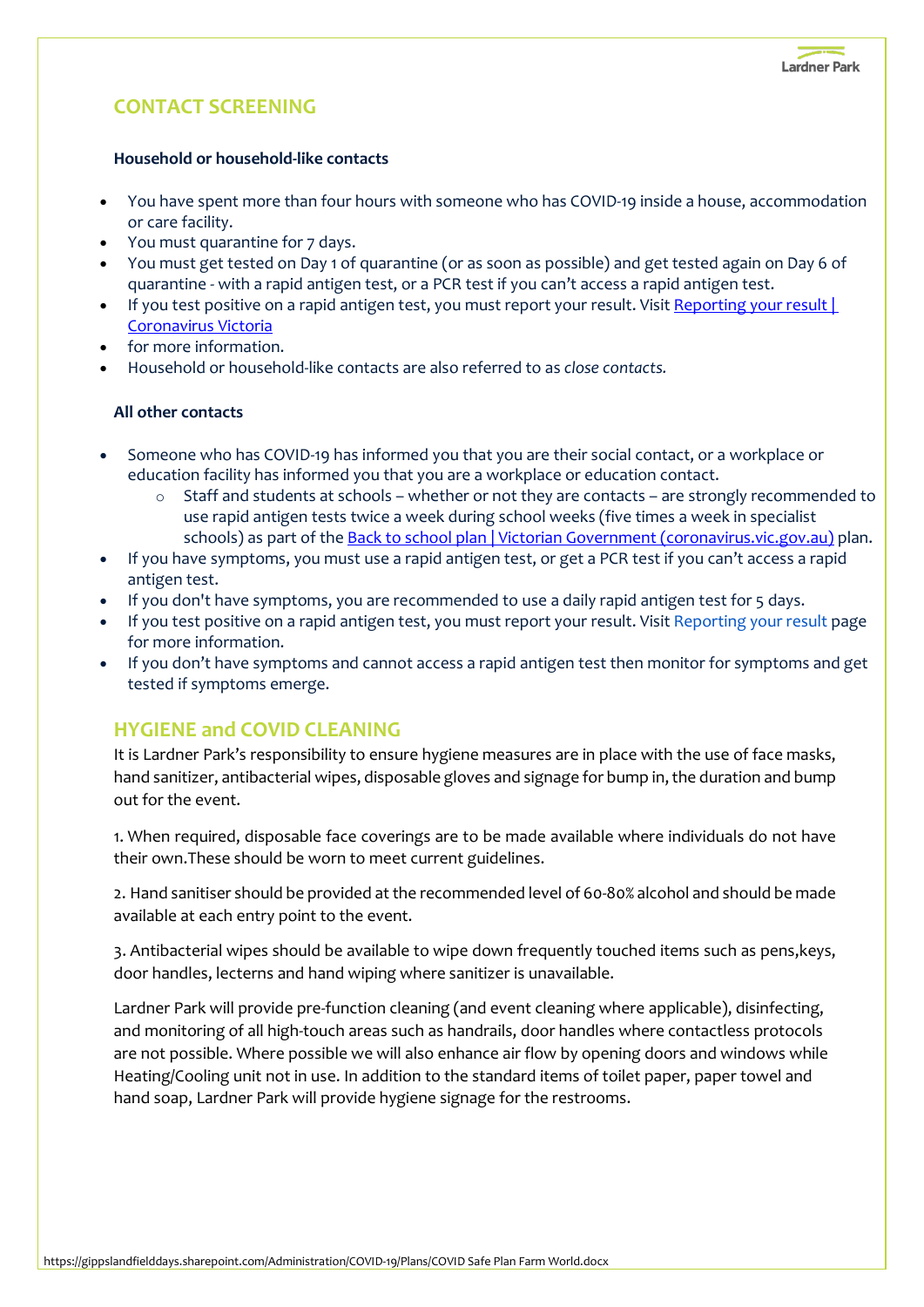#### **PHYSICAL DISTANCING MEASURES**

Keep a distance – stay 1.5 metres away from people where you can or wear a face mask.

#### **INTERNAL SPACE USAGE - Guide ONLY\***

Recent changes have removed the density requirements on internal spaces to allow nonrestricted patron flow. It is recommended that where possible you should wear a face mask.

**RESPONSE TO A SUSPECTED OR CONFIRMED COVID-19 CASE Should there be a suspected or confirmed case from a visitor or staff member working at the event, Lardner Park will consider the impacts of an outbreak and assess whether the event or part of the event must be closed and action the following**

- Present to one of the 2 First Aid stations at Lardner Park for further advice
	- $\Box$  Behind the Lardner Park admin building
	- Lakeside Arena

#### **FARM WORLD EXHIBITORS**

Under current regulations, each exhibitor is required to be staffed by double vaccinated workers and have their own COVID safe plan where the protocols for a COVID safe display are maintained.

*Disclaimer: The material in this document is a general guide only and should not be regarded as legal advice. You should seek appropriate independent professional advice if required for any important matter. Lardner Park accepts no responsibility or liability for any damage, loss and expense incurred as a result of the relianceon the information contained in this guide.*